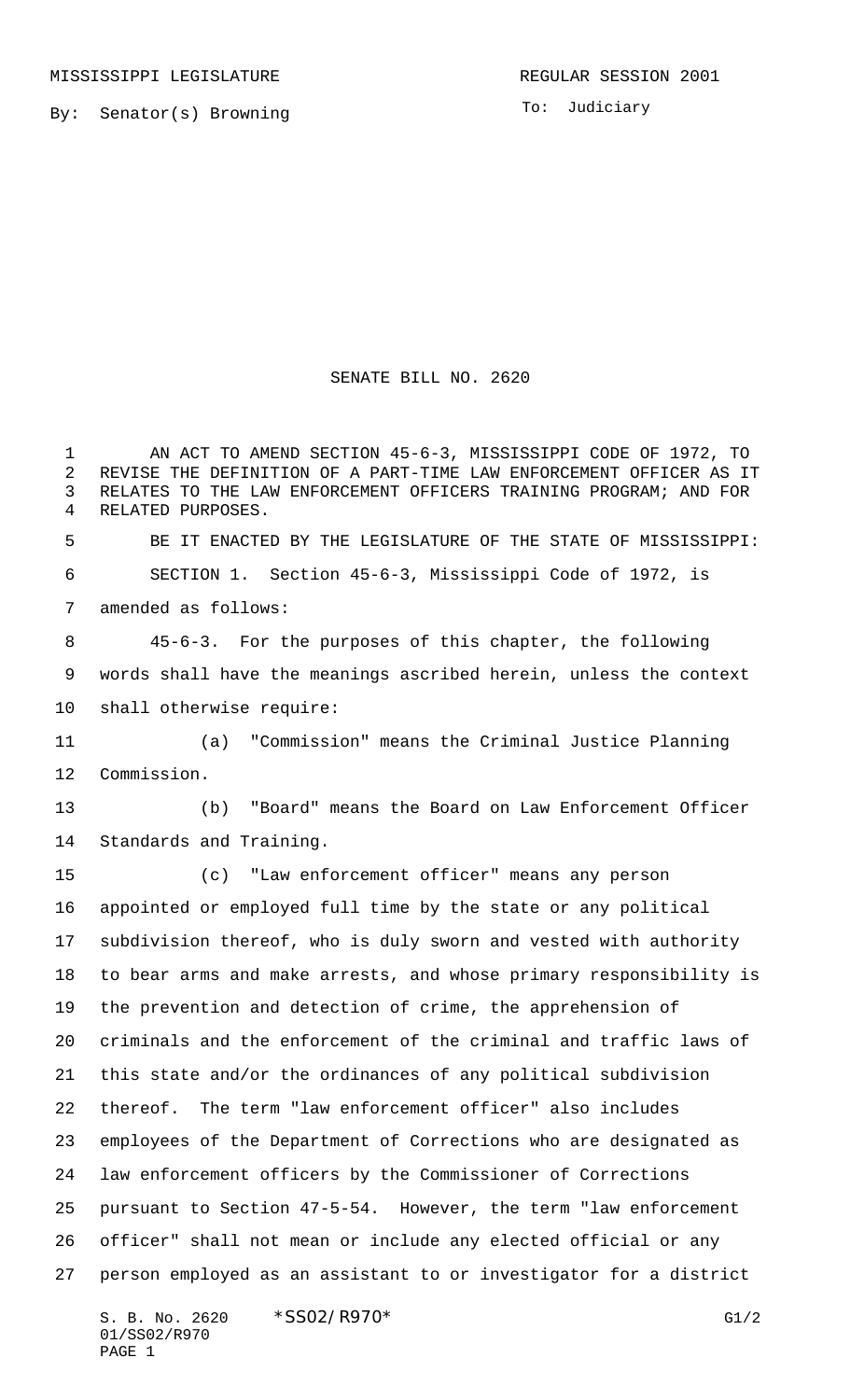attorney in this state, compliance agents of the State Board of Pharmacy, or any person or elected official who, subject to approval by the board, provides some criminal justice related services for a law enforcement agency. As used in this paragraph "appointed or employed full time" means any person who is receiving gross compensation for his duties as a law enforcement officer of One Hundred Eighty-seven Dollars and Fifty Cents (\$187.50) or more per week or Seven Hundred Fifty Dollars (\$750.00) or more per month.

 (d) "Part-time law enforcement officer" shall mean any person appointed or employed in a part-time, reserve or auxiliary capacity by the state or any political subdivision thereof who is duly sworn and vested with authority to bear arms and make arrests, and whose primary responsibility is the prevention and detection of crime, the apprehension of criminals and the enforcement of the criminal and traffic laws of this state or the ordinances of any political subdivision thereof. However, the term "part-time law enforcement officer" shall not mean or include any person or elected official who, subject to approval by the board, provides some criminal justice related services for a law enforcement agency. As used in this paragraph "appointed or employed" means any person who is performing such duties at any time whether or not they receive any compensation for duties as a law enforcement officer provided that such compensation is less than One Hundred Eighty-seven Dollars and Fifty Cents (\$187.50) per week or Seven Hundred Fifty Dollars (\$750.00) per month.

S. B. No. 2620 \*SS02/R970\* 01/SS02/R970 PAGE 2 (e) "Law enforcement trainee" shall mean any person appointed or employed in a full-time, part-time, reserve or auxiliary capacity by the state or any political subdivision thereof for the purposes of completing all the selection and training requirements established by the board to become a law enforcement officer or a part-time law enforcement officer. Such individuals shall not have the authority to use force, bear arms,